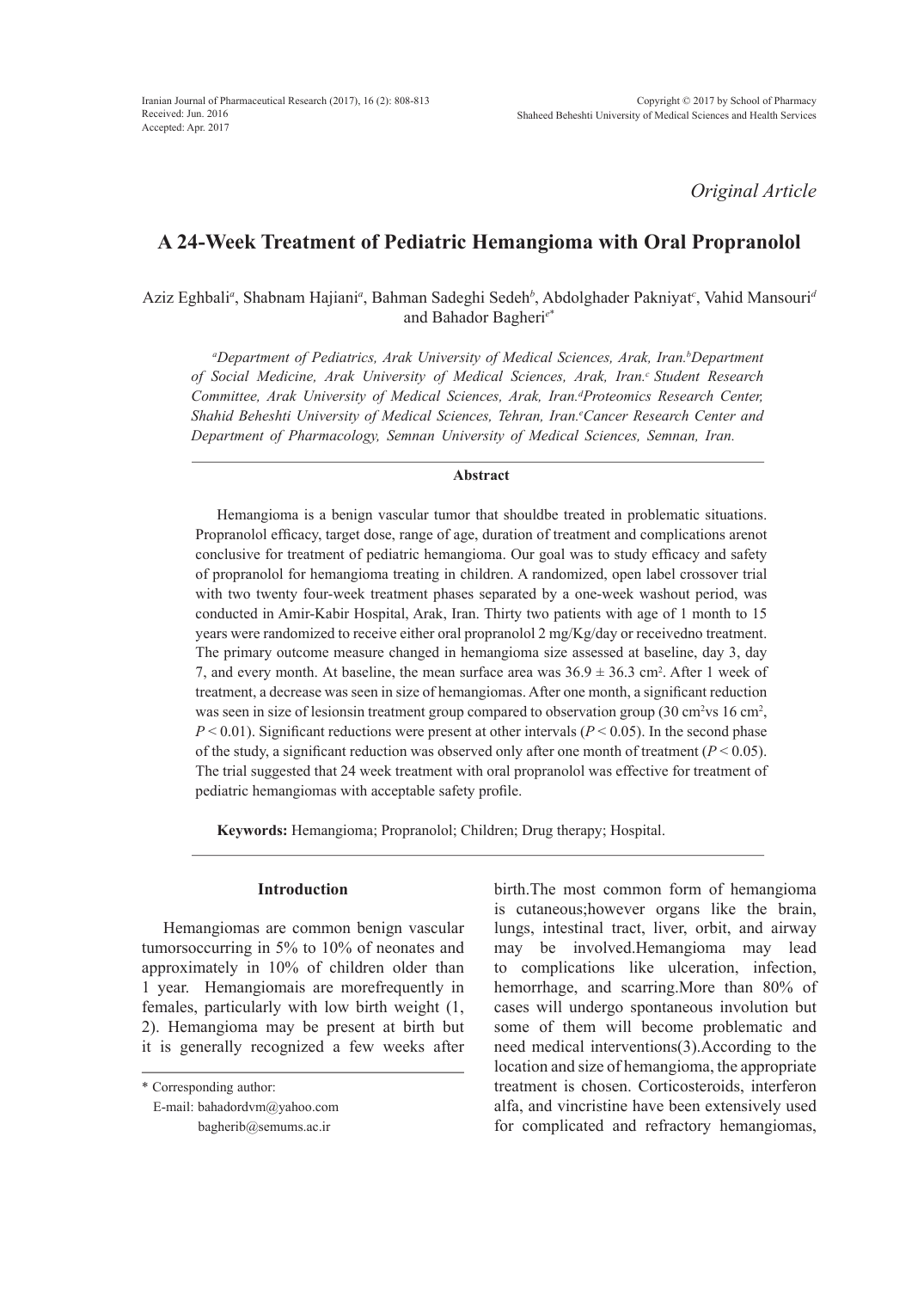albeit these medical treatments are associated with variable responses and safety concerns exist about them $(4-7)$ . An old β-adrenergic antagonist, propranolol,hasrecently gained prominence in the treatment of infantilehemangioma (8). Propranolol-induced vasoconstriction immediately impacts hemangioma and causes size of hemangioma to decrease (9). At present, there is a paucity of data aboutinitiation and duration of treatment, range of age,target dose, and formulation of propranolol for treating pediatric hemangioma. This was the aim of our study. Here we report the efficacy of propranolol for pediatric hemangioma in a 6month treatment period.

# *Methods*

# *Trial design*

The study was conducted as a randomized, open label, crossover trial in Amir Kabir Hospital, Arak, Iran. The local Ethics Committee approved the study and written informed consent was taken from parents. The study was conducted in accord with the European directive 2001/20/EC. The registration number of this trial corresponding to the Iranian Registry of Clinical Trials was IRCT2015011920715N1. Thirty seven children younger than 15 years old who had skin hemangiomawith surface area of bigger than 35 cm2 were included in the study. Patients were randomly assigned to either propranolol or no treatment for 24 weeks followed by a 1-week washout period before they crossed over to the next phase which lasted 24 weeks. Patients were given oral propranolol 2 mg/Kg/day (Abidi, Tehran, Iran) divided into twice daily doses for 6 months. Propranolol was tapered in the last month of treatment. The exclusion criteria were diabetes, asthma, overt heart failure, hypersensitivity, severe sinus bradycardia, deep visceral hemangioma, pheochromocytoma, and cardiogenic shock.

## *Efficacy assessment*

The patients were evaluated at baseline, day 3, day 7 and then every month. Outcome for hemangioma improvement or worsening including size, color, swelling, redness and thickening were assessed and recorded by blinded pediatricians at each visit.

#### *Safety assessment*

Ateach visit, physical examination, and assessment of vital signs were done by blinded pediatricians. Untoward effects of propranolol including hypotension, bradycardia, hypoglycemia, and bronchospasm were closely monitored. Parents were informed not to discontinue the drug without physician advice and they were trained about serious side effects of propranolol.

#### *Data analysis*

The Data are shown in mean  $\pm$  SD. The Analyses were done using *t* test and  $x^2.P < 0.05$ was considered as statistical significance. The Analyses were carried out using SPSS software version 19.0, Chicago, USA.

#### **Results**

#### *Baseline characteristics*

Of the 37 patients who had been assessed for eligibility, 5 patients did not enter the randomized treatment. A total of 32 patients were studied between September 2014 and September 2015. Patients flow through the study is presented in Figure 1. Clinical characteristics of study subjects are shown in Table 1. The mean age was  $39.6 \pm 4.4$  months with an excess of girls (68 %vs32 %). There was no significant difference in gender between two groups. In 18 cases (56 %) hemangioma was present in the head and neck, 10 cases (31%) in the trunk and 4 cases (12.5%) in the extremities. No patient had multiple hemangioma. Patients had no previous medical treatments for hemangioma.

#### *Efficacy*

In the first phase, at baseline, there was no significant difference in hemangioma size between observation and treatment groups. As shown in Figure 2, after 1 month of treatment, a significantdecrease was present in hemangioma size (30 cm<sup>2</sup> vs 16 cm<sup>2</sup>,  $p \le 0.01$ ). At other intervals,significant differences were present between observation and treatment groups (*p* <  $0.05$ ).

In the second phase, as shown in Figure 3, a significant difference was seen in the 7thmonth of treatment between two groups ( $p$ < 0.05). In spite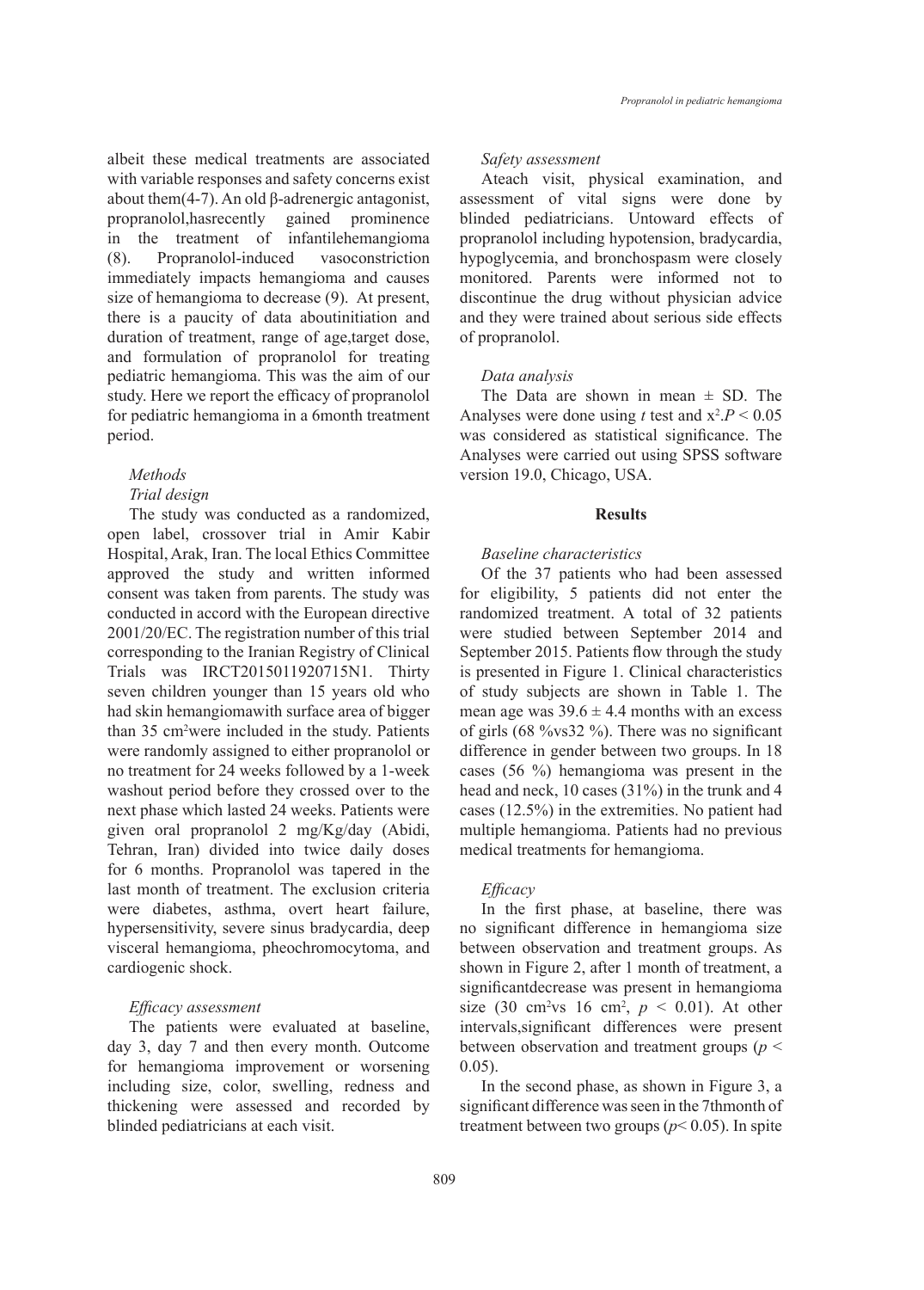| Characteristic                 | value          |
|--------------------------------|----------------|
| Age (months)                   | $39.6 \pm 4.4$ |
| $0-5$ yr                       | 19             |
| $5-10$ yr                      | 10             |
| $10-15$ yr                     | 3              |
| Female                         | 22(68)         |
| $SBP$ (mmHg)                   | $7.9 \pm 111$  |
| $DBP$ (mmHg)                   | $62 \pm 6.2$   |
| Respiratory rate (breaths/min) | $27 \pm 4.2$   |
| Heart rate (beats/min)         | $115 \pm 1.3$  |
| Head and neck hemangioma       | 18(56)         |
| Trunk hemangioma               | 10(31)         |
| Extremitie shemangioma         | 4(12.5)        |

| <b>Table 1.</b> Baseline characteristics of patients. |  |
|-------------------------------------------------------|--|
|-------------------------------------------------------|--|

Data are shown in mean  $\pm$  SD or number (%)

of decrease in hemangioma size, no significant difference was seen in other intervals. In the 1st month of treatment, a significant difference was noted in range of age; children who were in 0 to 5 years of age had quicker response compared to

children who were in 5 to 15 years of age (14.3  $\pm$  3.7 vs 26.4  $\pm$  1.3 (cm<sup>2</sup>),  $p < 0.01$ ). Seven (22) %) patients did not respond to the treatment. No case of regrowth was seen during treatment and within a-6 month follow-up.



Figure 1. Consort diagram detailing the study subjects.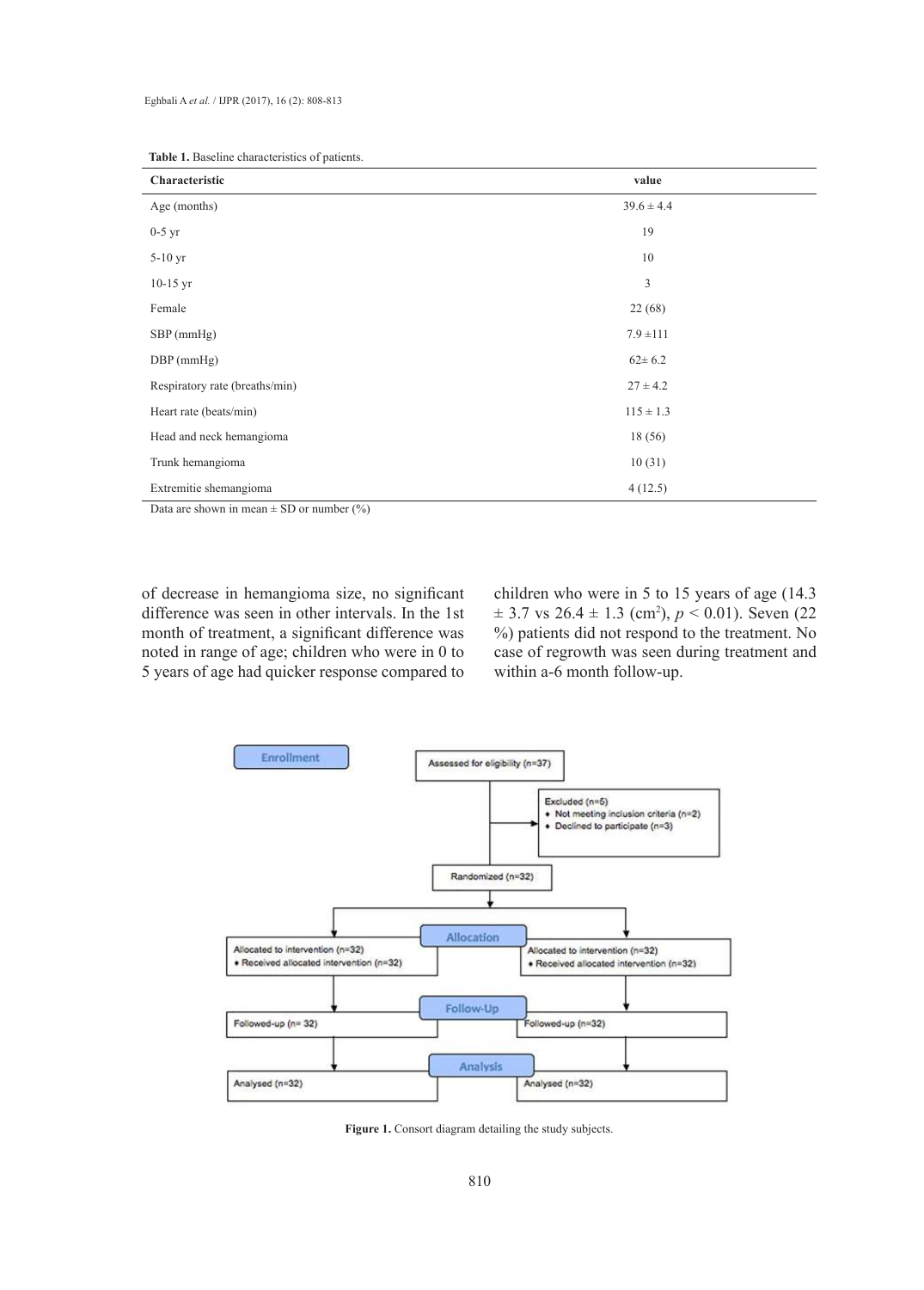

**Figure 2.** Changes in hemangioma size (Cm2) in the first phase of treatment;  $* P < 0.01$ ,  $# P < 0.05$ .

# *Safety*

None of the cases in two groups had any side effects related to propranolol therapy during one year of treatment and observation.

#### **Discussion**

To the best our knowledge, this is the first randomized, and cross over trial on propranolol effects for treating hemangioma in children up to 15 years old. Our findings suggest that oral dose of propranolol, 2 mg/Kg, is associated with decrease in size of hemangiomas. At this dose, no case of regrowth was seen during treatment and within 6 months of follow-up. In addition, no adverse effect of propranolol therapy was observed. Our results correspond to previously published data and confirm in particular the efficacy of propranolol. Notably, we have studied children with age of 1 month to 15 years. Due to lack of high-quality randomized and controlled studies, current recommendations are not evidence-based. In the study by Goswamy, propranolol was effective during the first months of treatment but a reproliferation was seen during the drug therapy (10).Schiestl showed in his work that 10 months use of oral propranolol was effective to reduce size of hemangioma in children aged from 1.5 to 9.1 months. In contrast to our work, 2 regrowth cases were reported during treatment (11). A work by Labreze showed that 6 months treatment with 3 mg propranolol oral



**Figure 3.** Changes in hemangioma size  $(Cm^2)$  in the second phase of treatment;  $P < 0.05$ .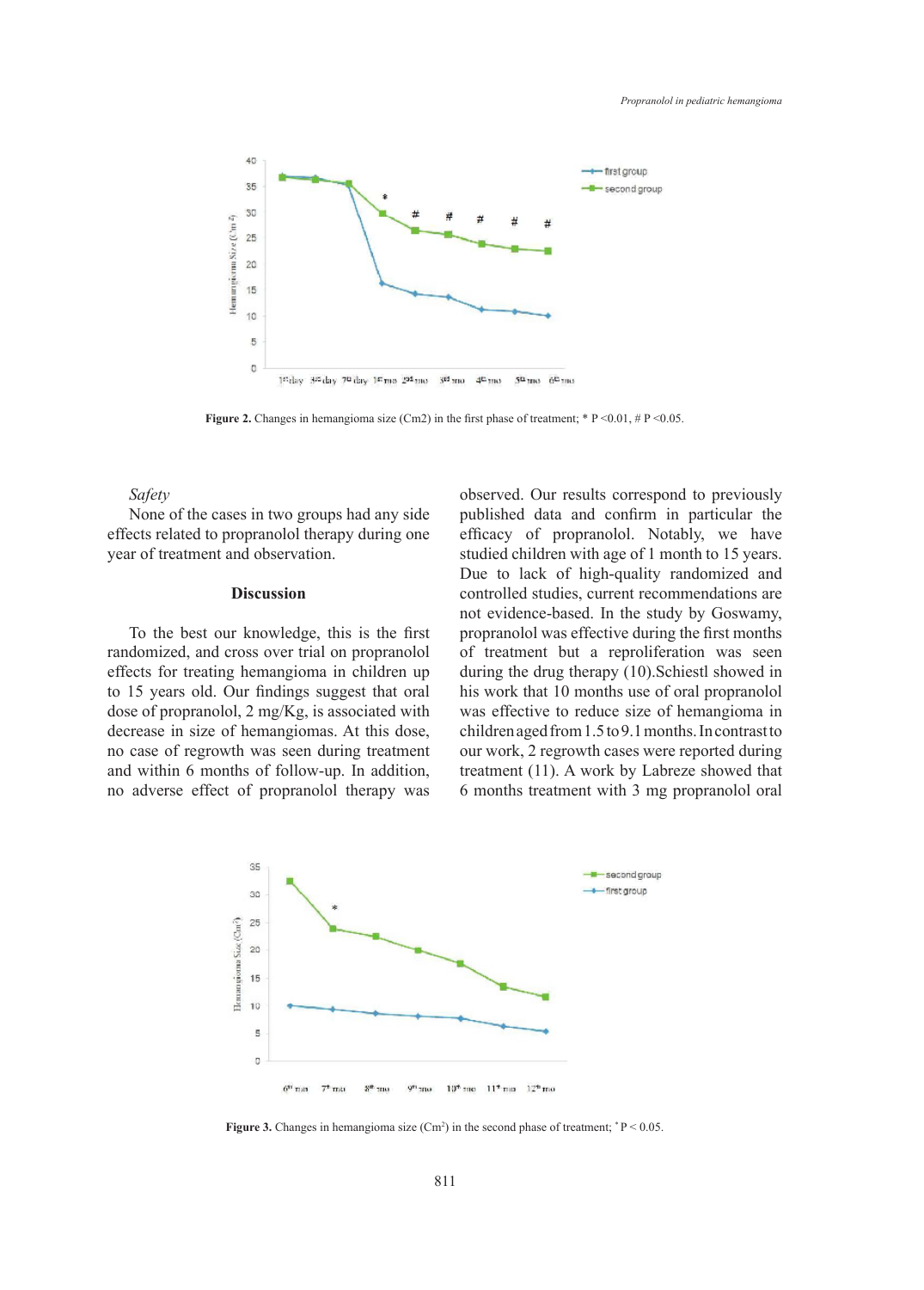solution is effective in infants 1 to 5 months of age. He reported propranolol related side effects like bradycardia and hypotension. In addition, 11% of the study subjects needed additional treatments (12). A similar investigation with smaller sample size by Hogeling proved efficacy of propranolol solution in children with ages from 9 weeks to 5 years. A few cases of bronchiolitis and respiratory infections were reported in his work (13). Furthermore, the study by Bertrand demonstrated efficacy of propranolol versus prednisone in children with 3.5 months of age. It is of note that the sample size was too small. The study showed that propranolol was associated with good or excellent response compared to prednisone which was associated with mild to moderate response (14).Compared to those investigations, different age range was used in our study. In the current work, children who were younger than 5 years had quicker response than patients who were between 5 to 15 years. This difference has not been reported elsewhere. It is not known with certainty that how propranolol could affect young children more quickly. In our study, 7 (22%) children did not respond to the treatment; however, some reports have shown full response to propranolol therapy. In the present study, no hemangioma regrowth was observed during six months follow-up. In the studies by Chik and Xiao, relative hemangioma recurrence was observed in several cases, which required further treatments (15, 16). It is noteworthy that none of our patients showed any serious complications related to propranolol during2 phases of the study. Side effects such as hypotension, bradycardia, shortness of breath, and lethargy have been reported in several investigations (17-19).Mechanism of action of propranolol in treatment of hemangiom has been extensively investigated. In the study by Hadashick, it has been shown that infantile hemangiomas have a large amount of beta 2 receptors (20). Support for this finding, comes from Wong's work which revealed presence of both beta 1 and beta 2 receptors in hemangiomas (21). Propranolol blocks beta 1 and beta 2 and reduces the blood supply of the lesions. This effect is responsible for discoloration and softening of hemangiomas. In addition, inhibition of angiogensis and induction of apoptosis are other

proposed mechanisms of action of propranolol for treatment of hemangioma. Angiotensin II has a pivotal role in hemangioma. It can upregulate factors that are necessary for proliferation and angiogenesis of the lesions; on the other hand, it can up regulate anti apopototic factors (22). Propranolol ability to suppress levels of rennin, may partially explain other modes of actions. In addition, propranolol can reduce levels of matrix metalloproteinase-9which is an important enzyme for angiogenesis (23). The exact mechanism of action of propranolol in hemangioma remains to be properly addressed.

## **Conclusion**

This trial suggests that propranolol at dose of 2 mg/Kg/day is beneficial in treating pediatric hemangioma with an acceptable safety profile.

#### *Study limitations*

The present study has a number of limitations that should be acknowledged. As this was a single-arm study, further investigations with a randomized control study are necessary. In addition, due to a small number of patients in our study, efficacy and safety of propranolol should be tested in large and high-quality randomized control trials.

*Conflict of Interest* None.

## **References**

- G. Joseph M, Kliegman R, Stanton B, Geme J, Schor (1) N and Behrman R.Nelson text book of pediatrics. Philadelphia: Saunders(2011).
- MarlerJJ and Mulliken JB. Current management of (2) hemangiomas andvascular malformations*. Clin. Plast. Surg.* (2005) 32: 99-116.
- (3) Restrepo R, Palani R, Cervantes LF, Duarte AM, Amjad I and Altman NR.Hemangiomas revisited: the useful, the unusual and the new. Part 2: endangering hemangiomas and treatment. *Pediatr. Radiol*.(2011) 41:905-15.
- Pienaar C, Graham R, Geldenhys S and Hudson (4) D. Intralesionalbleomycin for the treatment of hemangiomas. *Plast.Reconstr.Surg.* (2006) 117:221–6.
- (5) Roganovic J. An update on the treatment of high-risk haemangiomas in infants. *Eur. J. Pediatr. Surg.*(2007) 17: 147.
- Enjolras O, Riche M, Merland J and Escande P. (6)